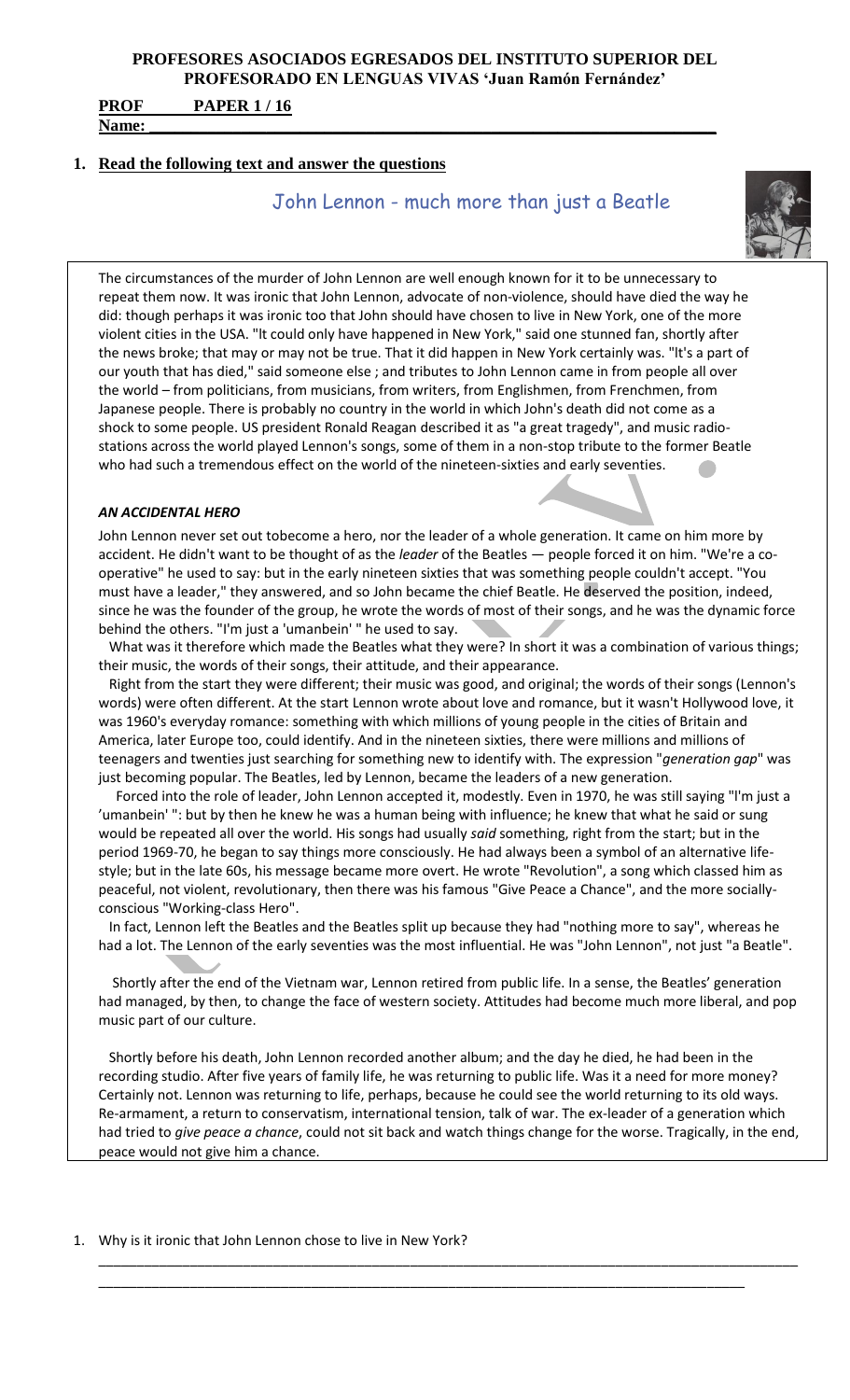\_\_\_\_\_\_\_\_\_\_\_\_\_\_\_\_\_\_\_\_\_\_\_\_\_\_\_\_\_\_\_\_\_\_\_\_\_\_\_\_\_\_\_\_\_\_\_\_\_\_\_\_\_\_\_\_\_\_\_\_\_\_\_\_\_\_\_\_\_\_\_\_\_\_\_\_\_\_\_\_\_\_\_\_\_

\_\_\_\_\_\_\_\_\_\_\_\_\_\_\_\_\_\_\_\_\_\_\_\_\_\_\_\_\_\_\_\_\_\_\_\_\_\_\_\_\_\_\_\_\_\_\_\_\_\_\_\_\_\_\_\_\_\_\_\_\_\_\_\_\_\_\_\_\_\_\_\_\_\_\_\_\_\_\_\_\_\_\_\_\_

\_\_\_\_\_\_\_\_\_\_\_\_\_\_\_\_\_\_\_\_\_\_\_\_\_\_\_\_\_\_\_\_\_\_\_\_\_\_\_\_\_\_\_\_\_\_\_\_\_\_\_\_\_\_\_\_\_\_\_\_\_\_\_\_\_\_\_\_\_\_\_\_\_\_\_\_\_\_\_\_\_\_\_\_\_

\_\_\_\_\_\_\_\_\_\_\_\_\_\_\_\_\_\_\_\_\_\_\_\_\_\_\_\_\_\_\_\_\_\_\_\_\_\_\_\_\_\_\_\_\_\_\_\_\_\_\_\_\_\_\_\_\_\_\_\_\_\_\_\_\_\_\_\_\_\_\_\_\_\_\_\_\_\_\_\_\_\_\_\_\_

\_\_\_\_\_\_\_\_\_\_\_\_\_\_\_\_\_\_\_\_\_\_\_\_\_\_\_\_\_\_\_\_\_\_\_\_\_\_\_\_\_\_\_\_\_\_\_\_\_\_\_\_\_\_\_\_\_\_\_\_\_\_\_\_\_\_\_\_\_\_\_\_\_\_\_\_\_\_\_\_\_\_\_\_\_\_\_\_\_\_\_\_

\_\_\_\_\_\_\_\_\_\_\_\_\_\_\_\_\_\_\_\_\_\_\_\_\_\_\_\_\_\_\_\_\_\_\_\_\_\_\_\_\_\_\_\_\_\_\_\_\_\_\_\_\_\_\_\_\_\_\_\_\_\_\_\_\_\_\_\_\_\_\_\_\_\_\_\_\_\_\_\_\_\_\_\_\_\_\_\_\_\_\_\_

\_\_\_\_\_\_\_\_\_\_\_\_\_\_\_\_\_\_\_\_\_\_\_\_\_\_\_\_\_\_\_\_\_\_\_\_\_\_\_\_\_\_\_\_\_\_\_\_\_\_\_\_\_\_\_\_\_\_\_\_\_\_\_\_\_\_\_\_\_\_\_\_\_\_\_\_\_\_\_\_\_\_\_\_\_\_\_\_\_\_\_\_

\_\_\_\_\_\_\_\_\_\_\_\_\_\_\_\_\_\_\_\_\_\_\_\_\_\_\_\_\_\_\_\_\_\_\_\_\_\_\_\_\_\_\_\_\_\_\_\_\_\_\_\_\_\_\_\_\_\_\_\_\_\_\_\_\_\_\_\_\_\_\_\_\_\_\_\_\_\_\_\_\_\_\_\_\_\_\_\_\_\_\_\_

**PROF PAPER 1 / 16**

2. How did John become the leader of The Beatles?

3. Why did millions of people identify with The Beatles?

4. What kind of influence did John have on his followers?

5. Why did lennon decide to go back to public life after The Beatles had split?

# **2. Read about phobias and fill in the blanks with the right connective.**

Does your blood run cold at the thought of needles? Do you have to leave the bathroom if there's a spider in the sink? Would you \_\_\_\_\_\_\_\_\_\_\_\_\_\_\_\_\_\_\_\_ spend a few hours on the train or ferry rather than get on board a plane?

The sight of blood, being in contact with needles, flying, heights, going to the dentist and being in open spaces are some of the most common fears people might encounter. \_\_\_\_\_\_\_\_\_\_\_\_\_\_\_\_\_\_\_\_\_, these fears can sometimes become \_\_\_\_\_\_\_\_\_\_\_\_\_\_\_\_\_\_\_\_\_ extreme and incessant that they develop into phobias. Phobias, which are strong and irrational fears, might become persistent and debilitating, significantly influencing and interfering with a person's daily activities. Phobias are sometimes caused by a specific, unpleasant event and escalate from there. The manufacture of there's also evidence to suggest that having a phobia may be genetic and that some people are more likely to develop phobias than others. Those people who don't suffer from any phobia usually regard this type of fear odd, irrational and difficult to understand.

There are hundreds of officially recognised phobias, \_\_\_\_\_\_\_\_\_\_\_\_\_\_\_\_\_\_\_\_\_\_\_\_\_\_\_\_ it's possible to develop a fear of almost anything. However, some have proved to be quite unusual. Did you know that

\_\_\_\_\_\_\_\_\_\_\_\_\_\_\_\_\_\_\_\_ you are *lachanophobic* you have a fear of vegetables? Amazingly, the fear of long words is called *hippopotomonstrosesquippedaliophobia*, which can't be easy for those who have it. Whatever the phobia, the sufferer will experience experience experience stress and anxiety when he's faced with it and will try to avoid the things or situations which trigger the anxiety. But this can make the phobia worse in the long run, and the person might become more and more dominated by the things he has to do to avoid coming into contact with the cause of the anxiety. Some phobic people usually know that there's no real or specific danger to their lives. They may even feel embarrassed or silly for having their fear - \_\_\_\_\_\_\_\_\_\_\_\_\_\_\_\_\_\_\_\_ they can't do anything to stop the symptoms, which in

brings even more anxiety. It's easy to see how it can become one big vicious circle.

# 3. **Keep reading about phobias and complete the blanks with** *one* **word only**

Picture this scene: You're wandering around a supermarket or shopping mall on your own. Suddenly, as you walk about, you have the feeling that everybody example and the watching you. You suddenly start feeling **Exercise 20** scared and embarrassed that your heart starts beating faster than usual, your throat becomes dry, or you start sweating- or a combination of all three. You don't know **wave the set of the set of the set of the set of the set of the set of the set of the set of the set of the set** you **b** to leave the place. This is a type of social phobia, where the sufferer believes that people are continually judging his actions and movements. Most of the time he will feel fine. \_\_\_\_\_\_\_\_\_\_\_\_\_\_\_\_\_\_\_, when he is faced with a situation that scares him, he will experience intense anxiety or, in most extreme cases, panic. Some phobias are easier to handle than \_\_\_\_\_\_\_\_\_\_\_\_\_\_\_\_\_\_\_, and affect people at particular times or in specific places. \_\_\_\_\_\_\_\_\_\_\_\_\_\_\_\_\_ you're scared of heights, you can manage to avoid tall buildings, or

to look over the edge of cliffs. \_\_\_\_\_\_\_\_\_\_\_\_\_\_\_\_\_\_\_ measures don't take away the phobia, but they will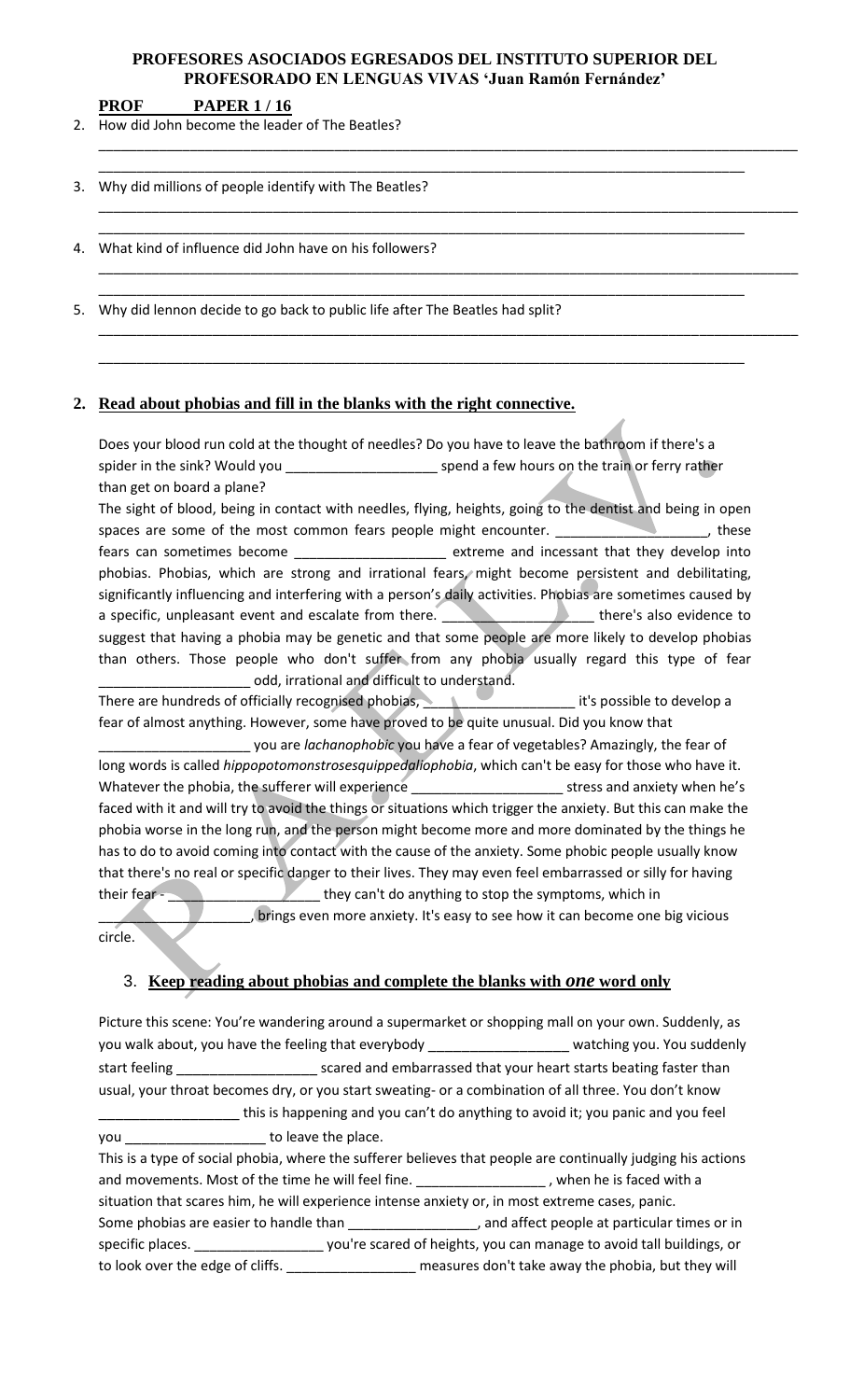# **PROF PAPER 1 / 16**

help you not to confront your fear. But, if your phobia affects the way you want to run your everyday life, then you may want to find a cure to it.

\_\_\_\_\_\_\_\_\_ some people trust in self help methods to overcome difficulties, doctors believe those methods are useless **Exercise 20** dealing with fears.

Fortunately, most phobias are quite treatable. \_\_\_\_\_\_\_\_\_\_\_\_\_\_\_\_\_\_\_\_\_the fact that they are not a sign of serious mental illness, a person with this kind of disorder might benefit from \_\_ professional help from a psychiatrist or psychologist.

In \_\_\_\_\_\_\_\_\_\_\_\_\_\_\_\_\_ to overcome phobias successfully, many therapists suggest exposing the person to the source of his anxiety in small, non-threatening doses. Under a therapist's guidance a person is afraid of dogs might begin by talking \_\_\_\_\_\_\_\_\_\_\_\_\_\_\_\_\_\_\_\_\_\_\_this fear and by looking at photographs or a videotape of dogs. Next, he might observe a live dog from behind the safety of a window. Then, with the therapist at his side, he might spend a \_\_\_\_\_\_\_\_\_\_\_\_\_\_\_\_\_\_ minutes in the same room with **the community of the state of the puppy.** Eventually, he will find himself able to pat the dog.

This gradual process is called desensitisation, meaning that the patient will become a little less sensitive to the source of his fear each time he confronts \_\_\_\_\_\_\_\_\_\_\_\_\_\_\_\_\_\_\_\_. In the end, he will no longer feel the need to avoid the situation that \_\_\_\_\_\_\_\_\_\_\_\_\_\_\_\_\_\_\_\_ been the basis of his phobia. While this process sounds like common sense and easy to carry out, it \_\_\_\_\_\_\_\_\_\_\_\_\_\_\_\_\_\_\_\_be done only under the supervision of a professional.

It will take time for the patient to confront and gradually overcome his anxieties, since you can encourage (but not) force him to progressively come face to face with whatever he fears.

# **4. Laura Sanders is a teenager who suffers from a special type of social phobia. Read her story and put the verbs in brackets in the correct tense. Whenever you see + add a modal verb.**

I have agoraphobia, which \_\_\_\_\_\_\_\_\_\_\_\_\_\_\_\_\_\_\_\_\_\_\_(mean) I have panic attacks and get scared when I leave my house. At the moment, most teenagers my age \_\_\_\_\_\_\_\_\_\_\_\_\_\_\_\_\_\_ (take) lots of subjects at university, getting jobs or going out at night, but I find it really hard just to walk to the corner shop! It all \_\_\_\_\_\_\_\_\_\_\_\_\_\_\_\_\_\_\_\_\_\_\_ (start) when I was 15. Throughout my childhood I \_\_ (always / be) pretty social. I used \_\_\_\_\_\_\_\_\_\_\_\_\_\_\_\_\_ (meet) my youth group regularly, and I also went on camping holidays. But, as I grew up and my body started changing, somehow I (not find) pleasure in doing the same things anymore. If I was in a public place, I  $\blacksquare$   $($  +feel) uncomfortable and I was constantly worried that people \_\_\_\_\_\_\_\_\_\_\_\_\_\_\_\_\_ (+ think) I was silly. I would become nervous about the smallest things -  $\equiv$  (get) on a bus to travel to town to meet friends implied a huge effort on my part. (experience) those symptoms for a few months before I told my family. My friends thought I \_\_\_\_\_\_\_\_\_\_\_\_\_\_\_\_\_\_\_\_\_\_\_(go) mad, and when I decided to leave the sports teams my mum andteachersrealised something was wrong with me. The summer before going to university I went to the doctor's. He told me I \_\_\_\_\_\_\_\_\_\_\_\_\_\_\_\_\_\_\_(suffer) from an 'anxiety disorder'. He explained that my mind would refuse to concentrate when I was in a situation I wasn't comfortable with, and this would lead to the panic attacks. Over the next two terms I lost all my friends and I \_\_\_\_\_\_\_\_\_\_\_\_\_\_\_\_\_\_\_ (order) to stop doing all the activities I \_\_\_\_\_\_\_\_\_\_\_\_\_\_\_\_\_\_\_\_\_(often / carry out) before the symptoms began. It was devastating, but not as devastating as the feeling of helplessness the agoraphobia brought with it. My parents said I \_\_\_\_\_\_\_\_\_\_\_\_\_\_\_\_\_\_\_\_\_\_\_\_\_\_ (+ take) a year off to rest and start therapy; their constant advice has helped a lot. My family and boyfriend \_\_\_\_\_\_\_\_\_\_\_\_\_\_\_\_\_\_\_ (support) me all these months, but I wish I \_\_\_\_\_\_\_\_\_\_\_\_\_\_\_\_\_ (have) a normal life. I haven't had my hair \_\_\_\_\_\_\_\_\_\_\_\_\_\_\_\_\_ (cut) in a long time, because the sole idea of walking to the hairdresser's gives me the creeps. I have to go everywhere in a car driven by someone I trust and when I'm too far away from what I call "safe places" I panic, get dizzy and I \_\_\_\_\_\_\_\_\_\_\_\_\_\_\_\_\_ (+ go) home.

I'm trying to lead as near a normal life as possible and hopefully, all these symptoms \_ (disappear) in the future.